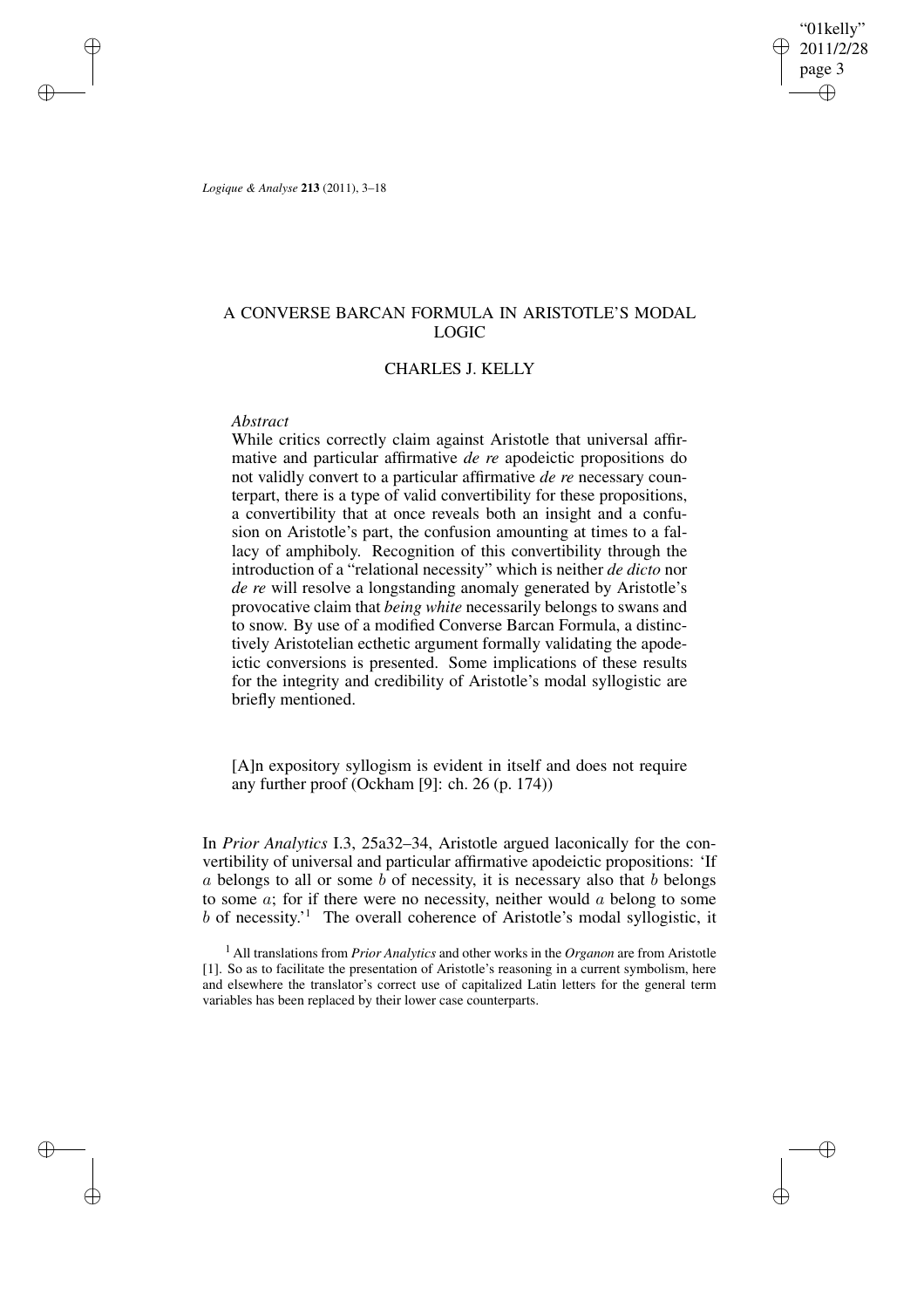"01kelly" 2011/2/28 page 4 ✐ ✐

✐

✐

#### 4 CHARLES J. KELLY

is generally agreed, demands that such apodeictic propositions not be given a *de dicto* interpretation. Admittedly, such an interpretation of apodeictic convertibility at first blush seems entirely reasonable. For in the previous chapter (*An pr.* I.2, 25a14–22), Aristotle had argued that both the universal affirmative (A) propositional form 'a belongs to every b'  $\{A[b](a)\}$  and the particular affirmative (I) 'a belongs to some b'  $\{I[b](a)\}$  validly convert to the (I) 'b belongs to some a'  $\{I[a](b)\}$ .<sup>2</sup> As for Aristotle the particular quantifier  $\{I\}$  does not connote existence ('exist(s)' functions as a subject or predicate term and not as a quantifier), these conversions are easily validated.<sup>3</sup> Now, as both 'A[b](a)' and 'I[b](a)' entail 'I[a](b)', the positing of each as *de dicto* necessary  $\{L(A[b](a))\}$  and  $L(I[b](a))\}$  implies by the laws of modal propositional logic the necessary *de dicto* particular '*Necessarily*(*some*[a](b))'{' $L(I[a](b))$ '}. There is, however, an insurmountable problem with this *de dicto* approach as an exclusive interpretation of Aristotle's meaning. For he later insists (*An pr.* I.9, 30a15–23) that a first figure syllogism with a universal apodeictic major, a universal affirmative assertoric minor, and a universal apodeictic conclusion is valid. But, Barbara- $LXX^L X$ , that is, the first figure inference 'LA[b](a), A[c](b)/ ∴ LA[c](a)' with a *de dicto* necessary major, an assertoric minor, and a *de dicto* necessary conclusion is obviously invalid.<sup>4</sup> In contrast, the inference pattern usually labeled Barbara-LXL { $A[b](La)$ ,  $A[c](b)$  :  $A[c](La)$ } is a perfect syllogism. Here a *de re* interpretation or a modalized predicate interpretation is given of the apodeictic major and the conclusion: '*Necessarily*-a' is posited as belonging to every  $b$  in the major and to every  $c$  in the conclusion. Such propositions we label  $A_L$  propositions while their particular counterparts are called  $I_L$  propositions.

 $2$  Subject terms are placed in brackets, while predicate terms are surrounded by parentheses. The small Latin letters  $a, b, c, \ldots$  serve as variables representing general terms. A and I as well as  $E$  and  $O$  serve as both quantifiers and qualifiers in their work as propositionforming functors for two-term arguments. As they quantify the subject term, these functors show whether the predicate is being attached to it or detached from it. A and I are attaching functors forming affirmative propositions, while  $E$  and  $O$  are detaching functors forming negative propositions;  $E$  and  $\overline{O}$  thus show that the predicate is being denied of what the quantified subject denotes. N serves as a syntactical device or as part of a syntactical device basically designed to deny a predicate of a subject. Thus, in ' $I[b]N(a)$ ' it works to show that a is being denied of some b. This propositional form is equivalent to ' $NA[b](a)$ ' which shows a as being predicated of not every b, a form usually expressed as ' $O[b](a)$ '. ' $N(A[b](a))$ ' in which the form ' $A[b](a)$ ' is taken as a term being negated is also a possible construal.

 $3$  See section 1.2, below.

4 For us there is a distinction without a difference between the necessary *de dicto* forms ' $LA[b](a)$ ' and ' $L(A[b](a))$ '. But the *de dicto* form ' $L(I[b](a))$ ' is weaker than the *de dicto*  $'LI[b](a)$ . See footnote 8, below.

✐

✐

✐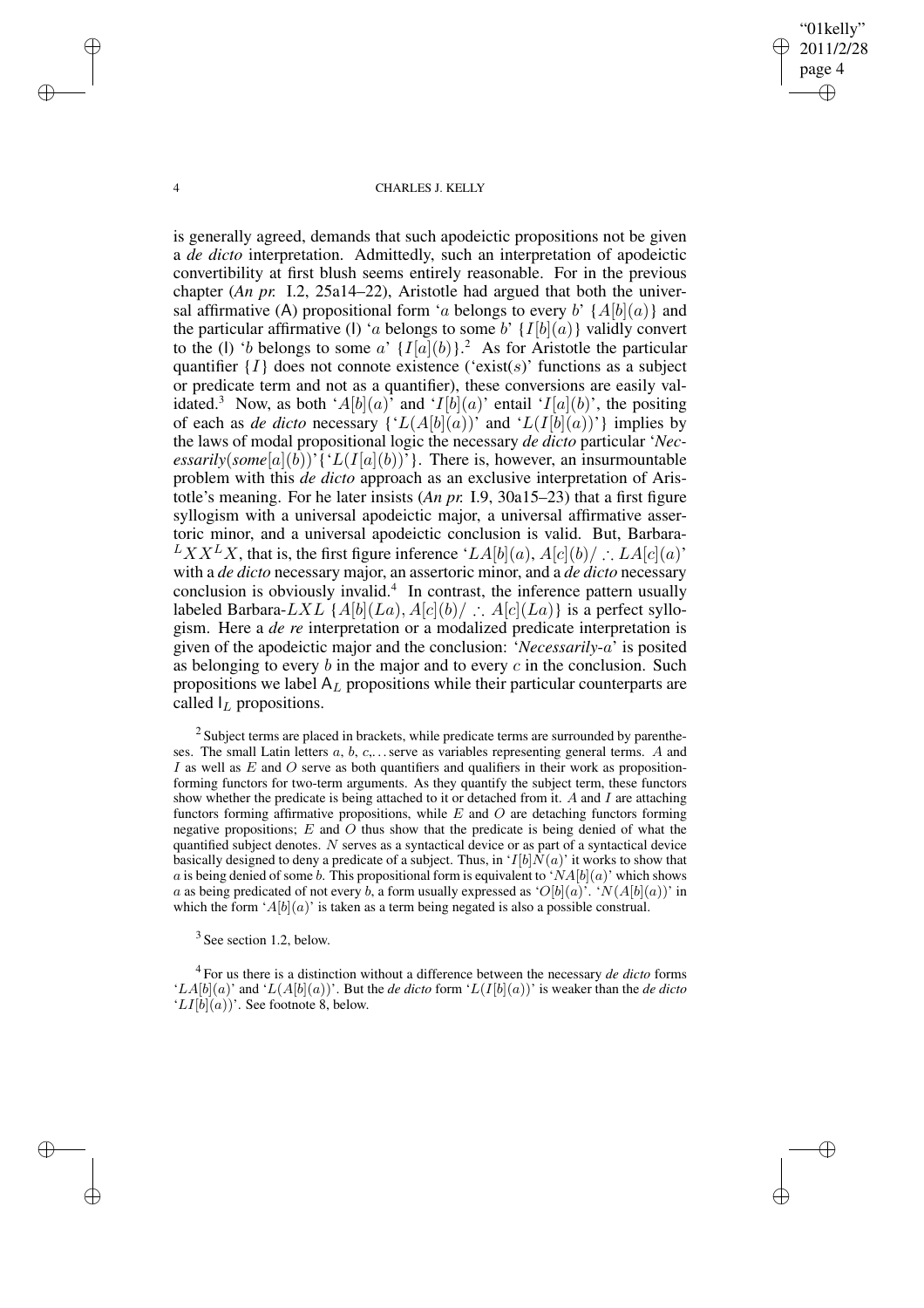✐

✐

✐

✐

Unfortunately for the overall coherence of Aristotle's modal logic, counterexamples undermine the alleged validity of the convertibility of affirmative apodeictic propositions construed as *de re* necessary.  $I_L$  conversion, critics contend (cf. Patterson [10]: 154), is invalid. For instance, assume that the I<sup>L</sup> proposition '*Something that*[is sitting on a mat](is *necessarily* a cat)'  ${I[m](Lc)}$  is true. Its  $I_L$  converse '*Something that* [is a cat] (is *necessarily* sitting on a mat)'  $\{I[c](Lm)\}\$ , however, is false.<sup>5</sup> In addition, as shown in Patterson ([11]: 25), one can dispute by a counterexample the validity of the limited convertibility of the  $A_L$  form: it is true, given that rationality is necessary and essential to human beings, that being necessarily rational applies to everything that is a philosopher { $A[p](Lr)$ }. But it is false that being necessarily a philosopher applies to something that is rational  $\{I[r](Lp)\}.$ 

We shall argue that, while critics correctly claim that  $A_L$  and  $I_L$  propositions do not validly convert to an  $I_L$  counterpart, there is a type of valid convertibility for these propositions, a convertibility that at once reveals both an insight and a confusion on Aristotle's part, the confusion amounting at times to a fallacy of amphiboly. Recognition of this convertibility through the introduction of a necessity which is neither *de dicto* nor *de re* will resolve a longstanding anomaly generated by Aristotle's provocative classification of some propositions that are *prima facie* only *de re* contingent as in some sense necessary. But, as we believe that Aristotle's argument for apodeictic conversion is implicitly and essentially an ecthetic one, it is first necessary to provide an explication of ecthesis in Aristotle's logic.

<sup>5</sup> Different uses of 'that' are at times operative. In the proposition '*Something that*[is an animal](is human)'  $\{I[b](a)\}$ , 'that' plays the role of a grammatical filler in formulating the particular (I) quantifier '*Something that*'. In '*Some*[thing](*that*<sub>k</sub> is an animal is human)'  ${I[c](b \cdot a)}$ , it functions as the conjunction '*and*' (*that*<sub>k</sub>). This should be distinguished from its implicative role (*that<sub>c</sub>*) in a claim such as '*Every*[thing](*that<sub>c</sub>* is human is mortal)' { $A[c](b \supset a)$ }. The contradictory opposite here is '*Some*[thing](*that*<sub>k</sub> is human is not mortal)'  $\{I[c](b \cdot N(a))\}$ . The systematic ambiguity in the use of 'that' as a grammatical filler in contrast to its functioning as an implicative (*that<sub>c</sub>*) and as a conjunction (*that*<sub>k</sub>) demands a constant vigilance throughout any regimentation process. It must be stressed that  $^{\prime}A[b](a)$ ' whether understood as '*Whatever*[is human](is mortal)' or as its equivalent '*Everything that*[is human](is mortal)' entails but is not equivalent to ' $A[c](b \supset a)$ ' interpreted as '*Every*[thing](*that*<sub>c</sub> is human is mortal)'.

These uses of 'that' all point to its function as a syntactical device or in traditional terminology as a syncategorematic term. In parsed expressions such as '*That*[lion](is tame)', '*That*[p](is true)', and '(Descartes thinks)*that*[p]', the syntactical role of 'that' is quite different: it functions as A or I do, that is, as a quantifier/qualifier attaching a parenthesized logical predicate to a bracketed logical subject. It is important to note that, as in modern analysis, traditional logic need not consider the grammatical subjects or predicates to be the logical ones. Moreover, the meaning of '*that*' in the lion example is quite different from its meaning in the Descartes example. For recognition of 'that' as a distinctive quantifier/qualifier, see Englebretsen ([2]: 91–93). For rejection of 'this' and 'that' as proper names, see Wittgenstein ([18]: 18–21).

"01kelly" 2011/2/28 page 5

✐

✐

✐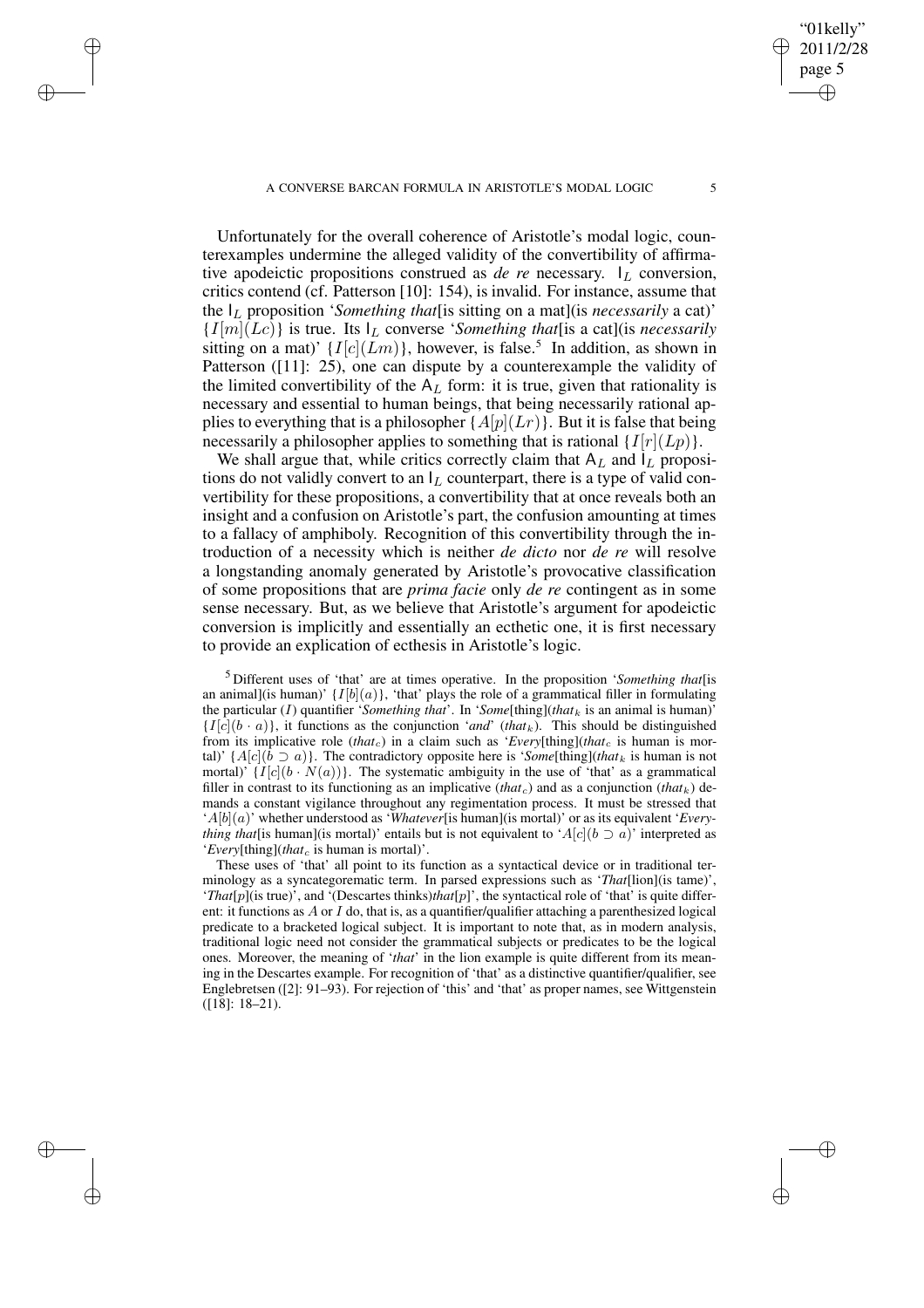#### 6 CHARLES J. KELLY

"01kelly" 2011/2/28 page 6

✐

✐

✐

✐

# 1. *Ecthesis and the logic of the conversion of plain particular affirmative propositions*

Aristotle's ecthetic argument for the conversion of plain universal negative (E) propositions is presented in the second chapter of the first book of the *Prior Analytics*:

First then take a universal negative with the terms  $a$  and  $b$ . Now if  $a$ belongs to no b, b will not belong to any  $a$ ; for if it, b, does belong to some  $a$  (say to c), it will not be true that  $a$  belongs to no  $b$  — for *c* is one of the *bs* (*An pr.* I.2, 25a14–17).<sup>6</sup>

It is the cryptic second sentence that sketches the first formal proof actually given in the *Prior Analytics*. A sign of ecthetic reasoning is the presence of an exposed third term; in this case that term is c. Here the ecthetic proof, which establishes the validity of the direct convertibility of a plain particular affirmative (I) proposition, is embedded in an indirect argument designed to demonstrate the direct convertibility of the E proposition. Though recent commentators (see Mignucci [8]: 11) agree that a sign of ecthetic reasoning is the presence of an exposed term or ectheten in the explication of a particular proposition, controversy arises when it comes to specifying the nature of this term. Our own view is to regard the ectheten as an individually referring expression in a distinctively Aristotelian way, that is, to regard it as a proper name paradigmatically functioning as an abbreviation of an expression denoting an *individual-of-a-kind*.

# 1.1. *Ecthesis, and the nature of singular propositions*

If proper names are viewed in Aristotelian logic as abbreviations (paradigmatically as abbreviations for expressions denoting individuals-of-a-kind), it can follow predicate logic in regarding a particular proposition as a disjunction of singular propositions (cf. Quine [12]: 140). Thus, both the particular affirmative ' $I[b](a)$ ' and the particular negative (O) propositional form  $'O[b](a)$  can be understood as disjunctions of singular propositions being defined respectively as the expansions:

(Df.I)  $I[b](a) =_{df} T_1[b](a) \vee T_2[b](a) \vee \ldots \vee T_n[b](a) \vee \ldots$ and (Df.O)  $O[b](a) =_{df} \perp_1[b](a) \vee \perp_2[b](a) \vee \ldots \vee \perp_n[b](a) \vee \ldots$ 

<sup>6</sup>The translation here involves a slight alteration of that given for the passage by A.J. Jenkinson in Aristotle [1]. Cf. Mignucci ([8]: 11).

✐

✐

✐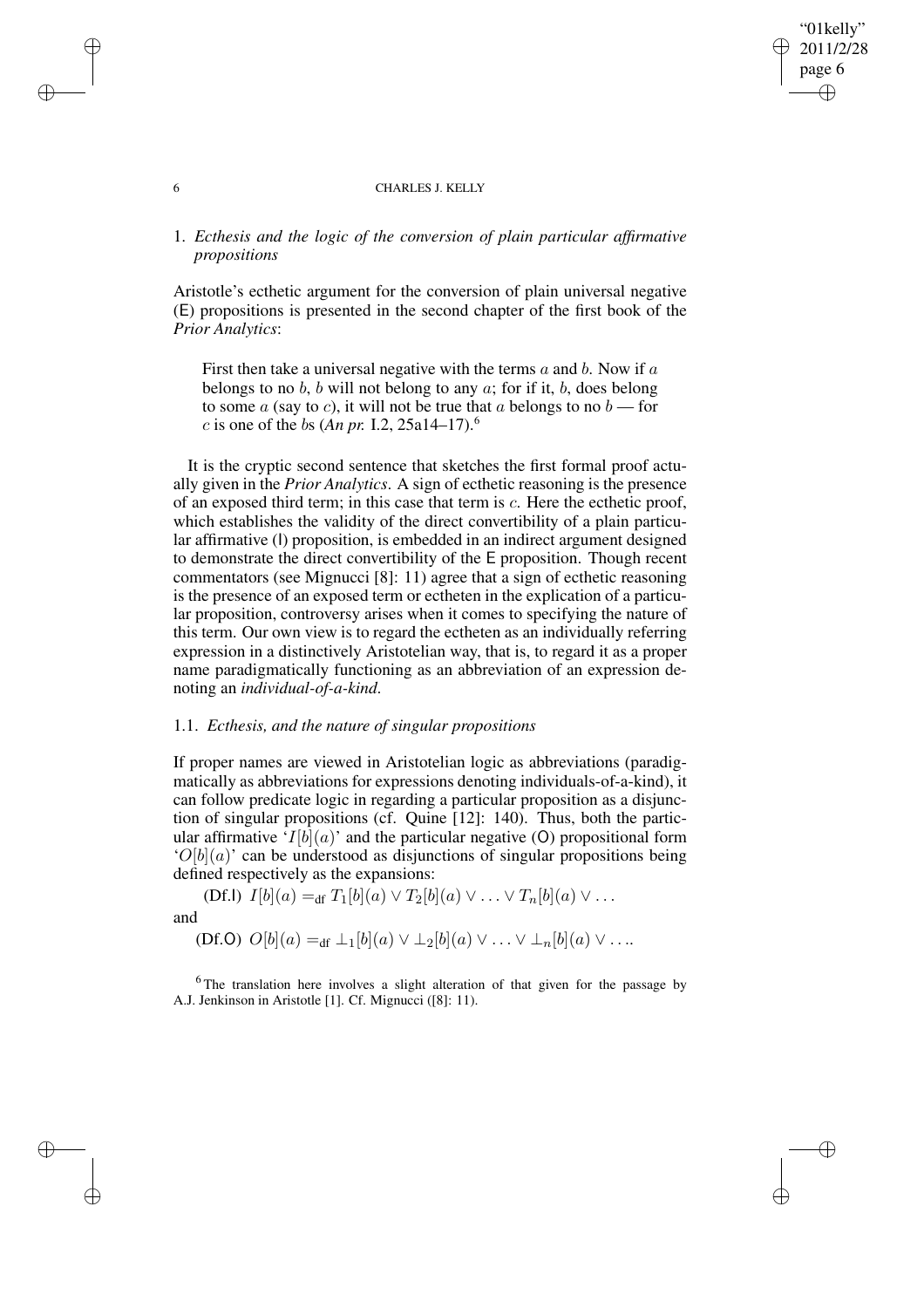The indexed  $T$ , abbreviating 'This' or 'That' or 'The individual that', is a proposition-forming quantifier/qualifier limiting the reference of the bracketed subject term b, which is a general term, to a specific individual as it shows that a is being attached to the uniquely quantified subject. Thus, if  $b =$ human and  $a = \text{runs}, 'I[b](a)'$  represents '*Some*[human](runs)'. ' $T_1[b](a) \vee$  $T_2[b](a)$ ' shows that one individual human {this human} runs *or* another individual human {that human} different from the first is running.  $\perp$  is a proposition-forming quantifier/qualifier limiting the reference range of the bracketed subject and general term  $b$  to a specific individual as it shows that the parenthetical predicate term a is being denied of it. Thus, if ' $O[b](a)$ ' represents '*Some*[human]*not*(runs)', ' $\perp_1[b](a) \vee \perp_2[b](a)$ ' can be taken to show that one individual human {this human} is not running *or* another individual human {that human} different from the first is not running. ' $\perp[b](a)$ ', which is equivalent to ' $T[b]N(a)$ ', is the contradictory opposite of ' $T[b](a)$ '.<sup>7</sup> Accordingly, the expansions

(Df.A)  $A[b](a) =_{df} T_1[b](a) \cdot T_2[b](a) \cdot \ldots \cdot T_n[b](a) \cdot \ldots$ 

and

✐

✐

✐

✐

(Df.E)  $E[b](a) =_{df} \perp_1[b](a) \cdot \perp_2[b](a) \cdot \ldots \cdot \perp_n[b](a) \cdot \ldots$ 

can be deduced respectively from (Df.O) and (Df.I) to define universal affirmative and universal negative plain propositions.<sup>8</sup>

Two ecthetic rules can now be laid down, one for particular affirmative propositions, the other for particular negative propositions. Analogous to the non-implicative rule of Existential Instantiation in predicate logic, they are:

(ECI)  $I[b](a) / \therefore T_i[b](a)$ 

and

(ECO)  $O[b](a) /$  ∴  $T_i[b]N(a)$  {= ⊥<sub>i</sub>[b](a)},

<sup>7</sup> ' $T[b]N(a)$ ', which denies a of *that* b, is equivalent to ' $NT[b](a)$ ' which denies the proposition expressed by 'T[b](a)' by showing that a belongs to not *that* b. ' $N(T[b](a))$ ' in which the proposition itself is negated can also be allowed as an equivalent expression.

 $8$  In Aristotle's logic 'b' and 'a' can represent either substantial (essential) terms or ones merely expressing accidents. In a sempiternal universe such as Aristotle's the possibility of individuals of a kind coming to be and passing away *ad infinitum* must be recognized. The individual designated through ' $T_i$ ' need not be a substance now actually existing. Additionally, each individual substance possesses an infinity of accidents, each of which theoretically can be designated.

In this context, it is easy to understand why the *de dicto* necessary  $'L(A[b](a))$ , unpacked as  $'L(T_1[b](a) \cdot T_2[b](a) \cdot \ldots \cdot T_n[b](a) \cdot \ldots)$ , is equivalent to  $'LA[b](a)$ , understood as  $LT_1[b](a) \cdot LT_2[b](a) \cdot \ldots \cdot LT_n[b](a) \cdot \ldots$ . But,  $'L(I[b](a))$ ', unpacked as  $'L(T_1[b](a) \vee T_2[b](a) \vee \ldots \vee T_n[b](a) \vee \ldots)$ ', is obviously weaker than ' $LI[b](a)$ ', construed as  $'LT_1[b](a) \vee LT_2[b](a) \vee \ldots \vee LT_n[b](a) \vee \ldots$ . See footnote 4, above.

"01kelly" 2011/2/28 page 7

✐

✐

✐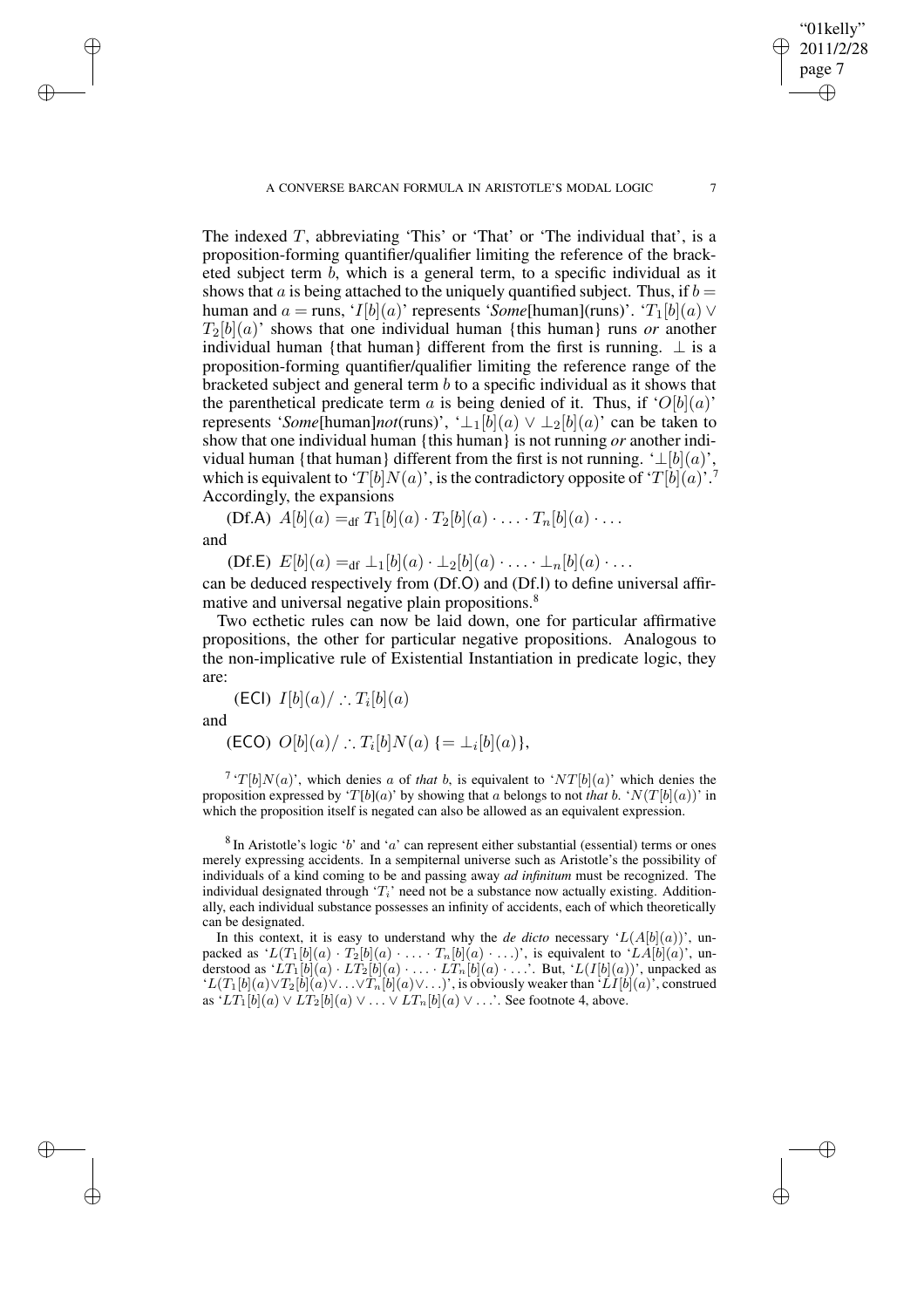✐

✐

#### 8 CHARLES J. KELLY

where  $T_i$  serves to designate one of the individual bs (having no previous occurrence in a deductive context) which  $a$  is being affirmed (or denied) of. The corresponding ecthetic rules modeled on Universal Instantiation are accordingly

(ECA)  $A[b](a) / \therefore T_i[b](a)$ 

and

(ECE)  $E[b](a) / : T_i[b]N(a) \{ = \bot_i[b](a) \},$ 

where  $T_i$  designates an arbitrarily selected individual b to which a does (or does not) belong. We shall assume that each of these ecthetic rules can be extended to their various modal counterparts. For example,  $(ECI<sub>L</sub>)$  would permit the instantiation of ' $T_i[b](La)$ ' from ' $I[b](La)$ ' according to the same restrictions analogously applied and understood.

In his ecthetic proof of I convertibility Aristotle uses a proper name (he calls it c, let us call it  $\alpha$ ) to designate *the* a denoted by the phrase 'T[a]' in  $T[a](b)$ . Just as *the*<sub>1</sub> *human* or *the*<sub>1</sub> *individual that is human* might be dubbed by the paradigmatic proper name and rigid designator 'Socrates', so *the*<sub>i</sub> b denoted by ' $T_i[b]$ ' might be dubbed by the proper name ' $\beta_i$ '. Let individual variables be tied to specific general term variables. Thus,  $\lceil \alpha_i \rceil(b)$ is shorthand for ' $T_i[a](b)$ ', while ' $\beta_i](b)$ ' is shorthand for ' $T_i[b](b)$ '. We follow Thom ([13]: 303 and [14]: 170–74) in letting the small Greek letter or individual variable be tied to its small Latin letter counterpart representing a general term.

As term variables in Aristotle's logic can range over either essential or accidental characteristics,<sup>9</sup> it necessary to differentiate two types of proper names which can serve as the ectheten: those which do and those that do not function as rigid designators. If  $b$  is a genus or species or any other Aristotelian essential term such as a difference or a *proprium*, ' $\beta_i$ ' is a rigid designator, a paradigmatic proper name; if  $b$  is an Aristotelian accident, then 'βi' merely fixes its referent to an individual such as *the one that philosophizes* or *the individual that is white*, that is, to *the<sub>i</sub> philosopher* or to *the<sub>i</sub> white*. Proper names so used in effect abbreviate Russellian definite descriptions such as 'the one that is presently king of France'.<sup>10</sup> An indexed 'the'

 $10$  It might be helpful to sketch a possible context for an Aristotelian employment for such an expression. Like Russell, the Aristotelian term logician confronted with the sentence 'The

✐

✐

✐

 $9$  Aristotle illustrates the validity of E, A, and I convertibility by using 'pleasure' and 'good' as instances of the variables, while the counterexample devised to invalidate O convertibility contains the essential terms 'human' and 'animal' (*An pr.* I.2, 25a6–13). Thus, '*The*<sub>i</sub>[pleasure]' and '*The*<sub>i</sub>[good]', expressions denoting accidental characteristics, can be abbreviated by different proper name ecthetens which fix their denotations without any suggestion that these phrases refer to Platonic subsistent forms or that their proper name proxies denote Aristotelian primary substances.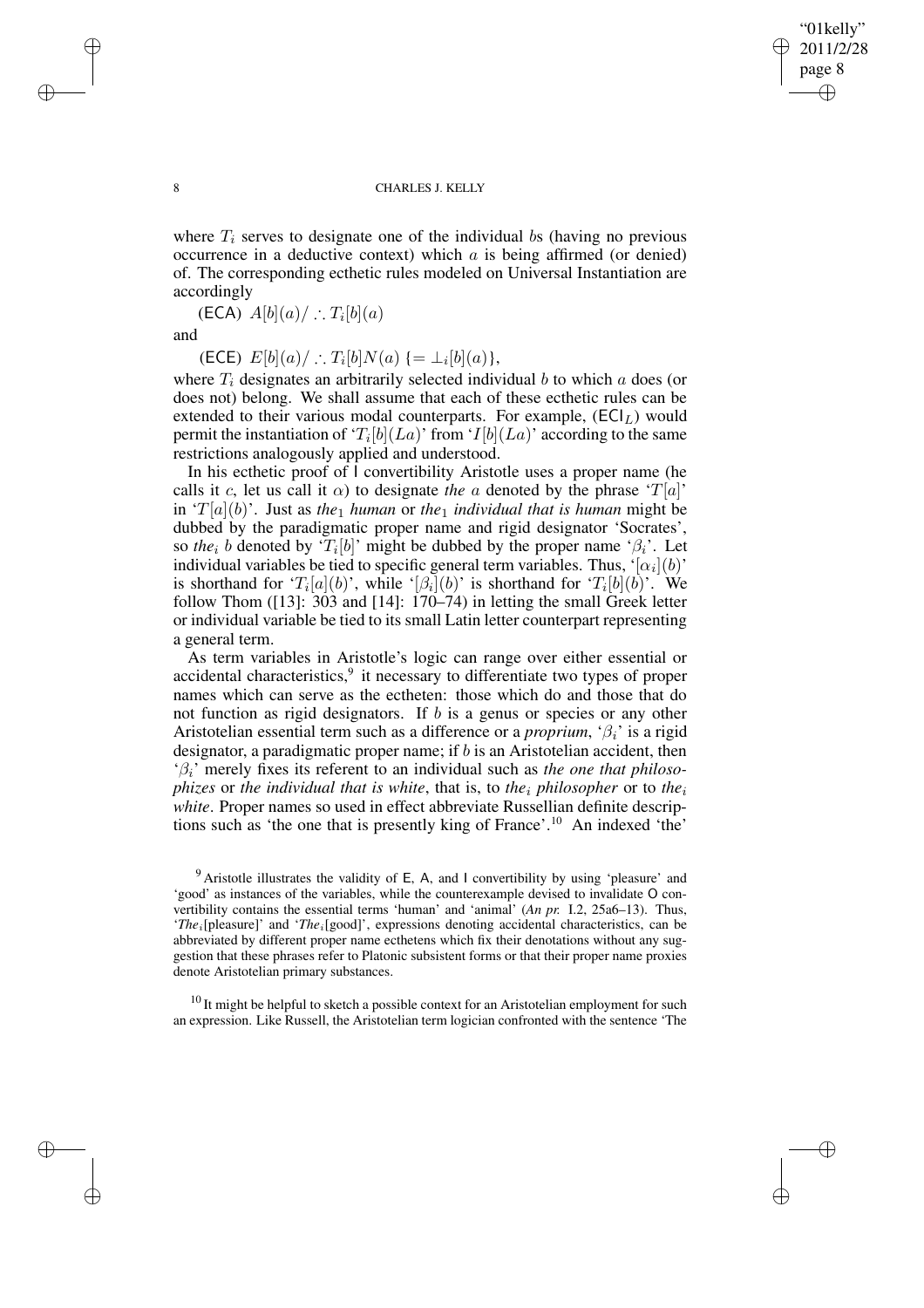can thus function like 'This' or 'That' or 'The one that' in indicating that the general term being quantified is being designated as unique.

### 1.2. *The ecthetic proof of* I *convertibility*

✐

✐

✐

✐

Aristotle's ecthetic argument for the convertibility of the particular affirmative proposition can accordingly be sketched as:

| $[A]$ : | (1) | Iab              | [As.] <sup>11</sup> |
|---------|-----|------------------|---------------------|
|         |     | (2) $LA[a](a)$   | $[Pr.]^{12}$        |
|         |     | (3) $T_i[a](b)$  | [1,EC]              |
|         |     | (4) $A[a](a)$    | [2, Nec Elim]       |
|         |     | (5) $T_i[a](a)$  | $[4,ECA]^{13}$      |
|         |     | $(6)$ <i>Iba</i> | [5,3]               |

The inference from (5) and (3) to (6) is crucial. We take Aristotle in the *Prior Analytics* as using c as a proper name for the arbitrarily selected individual-of-a-type denoted by ' $T_i[a]$ ' at steps (3) and (5).<sup>14</sup> With  $\alpha_i$  used

present king of France is bald' would rewrite it so as to displace the grammatical subject. Part of the rewrite might be

(i)  $The_1$ [man](*that<sub>k</sub>* is presently king of France is bald)

of the form ' $T_1[c](b \cdot a)$ '. As '*No*[man](is presently king of France)' is true, (i) is false. Its contradictory opposite

(ii) *The*<sub>1</sub>[man](*that*<sub>c</sub> is presently king of France is not bald) { $T_1[c](b \supset N(a))$ } is true. But (i) entails the particular affirmative

(iii) *Something that*[is presently king of France](is bald) {Iba}.

By ECI, the inference to ' $T_i[b](a)$ ' could occasion the use of the proper name ' $\beta_i$ ' as a referent fixer abbreviating '*the*<sub>i</sub> one *that*[is presently king of France]' in the context of arguing for the conversion of (iii). See section 1.2.

 $11$  To avoid clutter parentheses and brackets will often not be used in the presentation of the simple assertoric forms.

<sup>12</sup> Łukasiewicz ([6]: 104–05)) says that the forms 'Aaa' and 'Iaa' do not explicitly appear in Aristotle's works, but were recognized by his disciples. In [5]: 88, he cites them as axioms expressing laws of identity in his construction of syllogistic as a deductive system.

 $13$  It has been objected (by a referee) that the Axiom of Identity only allows an inference to  $T_i[a] = T_i[a]'$   $\{T_i[a]T_i(a)\}\$ . However, for us this conclusion is only an additional one easily justified through the use of Df.A', developed in section 2, and the thesis ' $T_i[a] \neq T_j[a]$ '  ${T_i[a]N(T_j(a))}.$ 

<sup>14</sup> The derivation of (6) from (5) and (3) is accepted as evident via the form TTI-3, that is, from two affirmative propositions with the same individuating quantifier as premisses to a particular affirmative conclusion. The reasoning is in the third figure as  $a$  is the subject of both

"01kelly" 2011/2/28 page 9

✐

✐

✐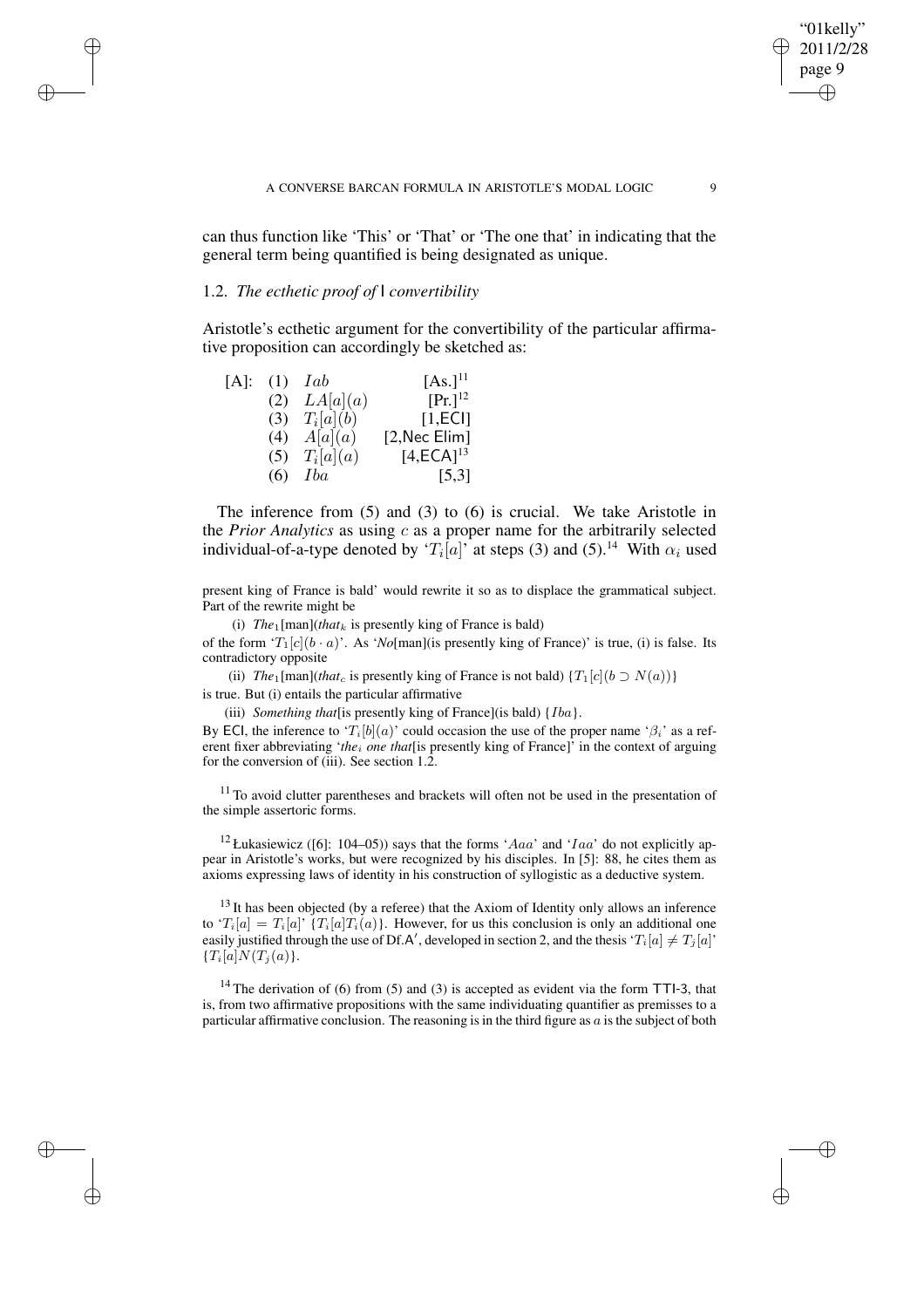✐

✐

#### 10 CHARLES J. KELLY

as a proper name shorthand for ' $T_i[a]$ ', in place of Aristotle's c, (3) is logically equivalent to

 $(3.1)$   $[\alpha_i](b)$ ,

while (5), instantiating (4), is equivalent to

 $(5.1)$   $[\alpha_i](a)$ .

Aristotle's c is b, but also it is necessarily the case that c, that is,  $\alpha_i$ , is a  ${L([{\alpha}_i](a))}$ . With (3.1) as the minor premiss and (5.1) as the major premiss, the conclusion to (6) is via an expository syllogism, that is, via a third or last figure inference with a proper name subject as the middle term. The form is SSI-3.<sup>15</sup> Such an expository syllogism, if Ockham is correct, does not itself need to be validated. It should be noted that the conjunction of (3.1) with (5.1) is logically equivalent to '[ $\alpha_i$ ]( $b \cdot a$ )', again reflecting Aristotle's insistence that both b and a belong to c. Since it is equivalent to  $(3.1)$ ,  $(3)$ can be regarded as entailing (6) with (5.1) having the status of a suppressed necessarily true major premiss.

### 2. *Predicate expansion in Aristotelian logic*

It is possible and somewhat natural on the bases of the definitions already given of the four propositional forms constituting the traditional Aristotelian square of opposition to supplement them with definitions containing expanded predicates. Relevant for our considerations are two such definitions:

 $(Df.A') A[b](a) =_{df} A[b](T_1(a) \vee T_2(a) \vee \ldots \vee T_n(a) \vee \ldots)$ and

(Df.I')  $I[b](a) =_{df} I[b](T_1(a) \vee T_2(a) \vee \ldots \vee T_n(a) \vee \ldots).$ 

Recognizing the possibility of defining all plain singular and general propositions in terms of expanded individuating predicates, we can also define the various *de re* apodeictic propositions on this model. Two definitions of immediate interest to us are:

✐

✐

✐

premisses. Aristotle's own use of c here creates the illusion that the inference contains three distinct term variables when in fact only two are involved. The use of a proper name as an abbreviation of an individually quantified denoting expression is not essential to Aristotelian ecthetic proofs.

<sup>&</sup>lt;sup>15</sup> S and \$ thus respectively represent affirmative and negative singular propositions with proper name subjects and general term predicates.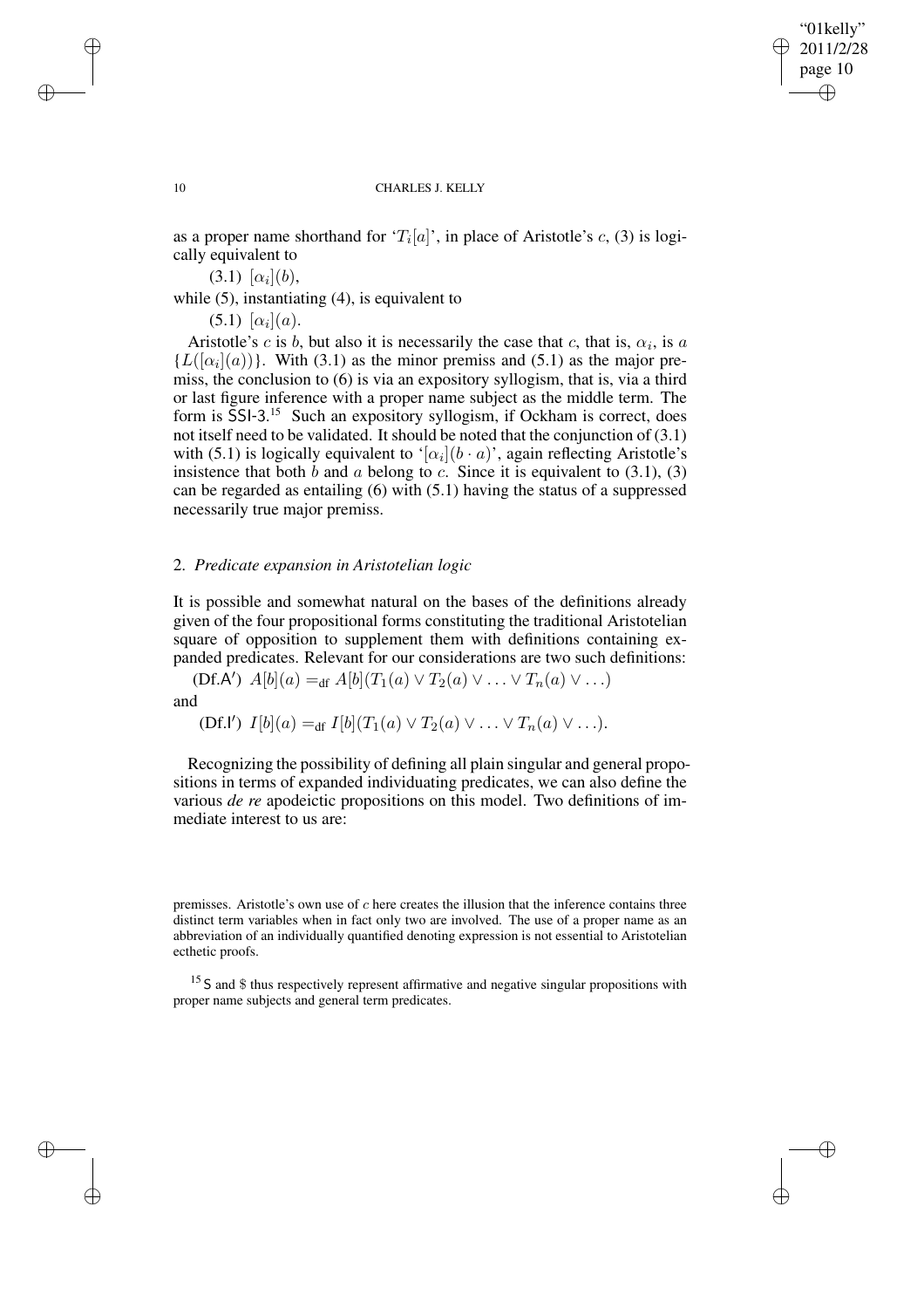$(Df.A_L) A[b](La) =_{df} A[b](LT_1(a) \vee LT_2(a) \vee ... \vee LT_n(a) \vee ...)$ and

 $(Df.I_L) I[b](La) =_{df} I[b](LT_1(a) \vee LT_2(a) \vee ... \vee LT_n(a) \vee ...).$ 

Now, as the counterexamples preclude any validation of  $A_L$  and  $I_L$  conversion, one might despair at the prospect of capturing any underlying logic for Aristotle's position. However, we can begin anew and stress with Richard Patterson ([11]: 8) that Aristotle himself sometimes 'speaks in a third way' about the modal operator, a way which determines it as attaching neither to the dictum nor to the predicate 'but rather to *the manner of the predicate's applying to the subject*.' <sup>16</sup> This for us, though not for Patterson, means that the two necessary *de re* propositional forms of interest might be differentiated from the "relational" forms  $A_{L*}$  {  $A[b]L(a)$ } and  $I_{L*}$  {  $I[b]L(a)$ } defined with expanded individuating predicates respectively as:

 $(Df.A_{L*})$   $A[b]L(a) =_{df} A[b]L(T_1(a) \vee T_2(a) \vee \ldots \vee T_n(a) \vee \ldots)$ and

$$
(Df.I_{L*}) I[b]L(a) =_{df} I[b]L(T_1(a) \vee T_2(a) \vee \ldots \vee T_n(a) \vee \ldots).
$$

2.1. *The relation between*  $A_L$  *(* $I_L$ *) and*  $A_{L*}$  *(* $I_{L*}$ *) propositions* 

 $A_L$  and  $A_{L*}$  propositions are obviously not logically equivalent. To conflate them constitutes a fallacy of amphiboly. It can be established that the  $A_L$ form entails its  $A_{L*}$  counterpart:

|     | [B]: (1) $A[b](La)$                                                   | [As.]                 |
|-----|-----------------------------------------------------------------------|-----------------------|
|     | (2) $A[b](LT_1(a) \vee LT_2(a) \vee \ldots \vee LT_n(a) \vee \ldots)$ | $[1, DF.A_L]$         |
|     | (3) $A[b]L(T_1(a) \vee T_2(a) \vee  \vee T_n(a) \vee )$               |                       |
| (4) | A[b]L(a)                                                              | $[3, Df.A_{L*}]^{17}$ |

<sup>16</sup> Unless, otherwise noted, emphases are always in the text being quoted. The paradigm text grounding this interpretation is *An. pr.* I.8, 29b29–35.

<sup>17</sup> A referee for this journal wonders whether Argument [B] should be translated into modal predicate logic as the easily invalidated inference from

to

✐

✐

✐

✐

(ii)  $(\forall x) \Box (Bx \supset Ax).$ 

(i)  $(\forall x)(Bx \supset \Box Ax)$ 

The short answer is that it should not. As mentioned in footnote 5, we construe ' $A[b](a)$ ' as entailing but not equivalent to 'A[c](b  $\supset$  a)'. The entailment is easily validated by an indirect argument using ecthesis. By way of counterexample to the right to left inference: '*Every*[member of the Lyceum](*that*<sub>c</sub> is talking is walking)' can be true without it being true that '*Whatever* [is talking](is walking)'. Thus, in our Aristotelian term logic 'A[b](La)' entails but is not equivalent to

(i')  $A[c](b \supset La)$ ,

"01kelly" 2011/2/28 page 11

✐

✐

✐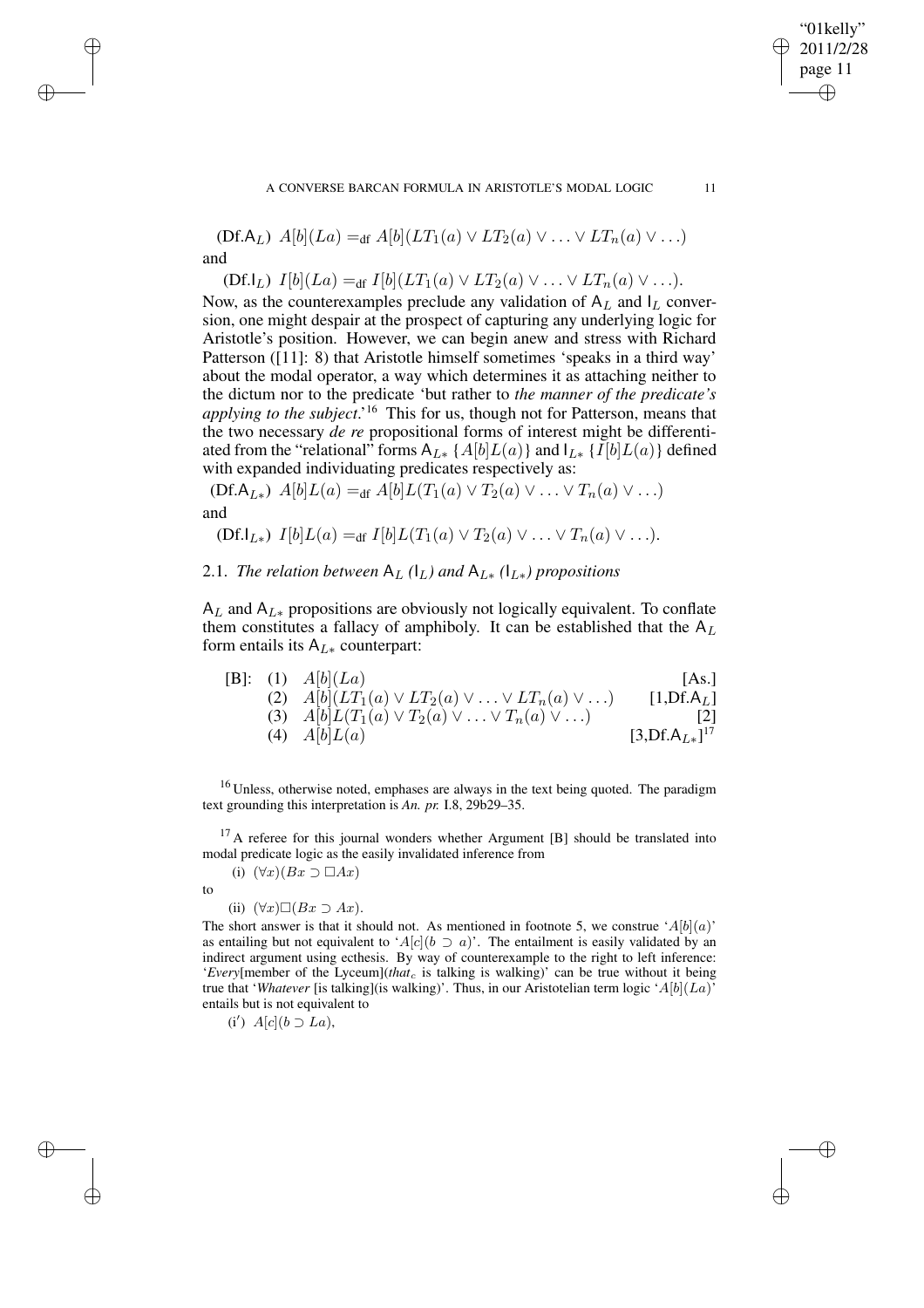✐

✐

#### 12 CHARLES J. KELLY

As in modal propositional logic ' $\Box \phi \lor \Box \chi'$ ' { $L\phi \lor L\chi$ } entails but is not equivalent to  $\Box(\phi \lor \chi)'$  { $L(\phi \lor \chi)$ }, the analogous inference here from (2) to (3) is evident as the predicate of (2) entails but is not equivalent to the predicate of  $(3)$ .<sup>18</sup> An indirect argument would show that the negation of (3), that is, (3')  $O[b]L(T_1(a) \vee T_2(a) \vee \ldots \vee T_n(a) \vee \ldots)$ 

entails

(3\*)  $I[b](NLT_1(a) \cdot NLT_2(a) \cdot \ldots \cdot NLT_n(a) \cdot \ldots),$ 

the contradictory opposite of (2).  $A_{L*}$  propositions are thus not equivalent to their  $A_L$  counterparts. Analogously,  $I_L$  propositions are stronger than but not equivalent to their  $I_{L*}$  counterparts.

In this context Aristotle's perplexing recognition of certain characteristics as predicated accidentally of some things and with necessity of others can be explicated. Take *being white*, for example. According to Aristotle, it accidentally belongs to humans, but necessarily belongs to swans and snow.<sup>19</sup> We thus propose that the A<sub>L∗</sub> claim 'Every swan necessarily is white', parsed as '*Every*[swan]*necessarily*(is white)' { $A[s]L(T_1(w) \vee$ 

the counterpart to (i) in modal predicate logic. Now, ' $A[b]L(a)$ ' entails but is not equivalent to

(ii')  $A[c](b \supset L(a)),$ a claim quite different from (ii\*)  $A[c]L(b \supset a)$ ,

the term logic counterpart to (ii). As 'La' {LT<sub>1</sub>(a)  $\vee$  LT<sub>2</sub>(a)  $\vee$  ...  $\vee$  LT<sub>n</sub>(a)  $\vee$  ...} entails 'L(a)' {L(T<sub>1</sub>(a)  $\vee$  T<sub>2</sub>(a)  $\vee$  ...  $\vee$  T<sub>n</sub>(a)  $\vee$  ...)}, it follows that (i') entails (ii'), but not (ii\*). It is helpful to note that the *de dicto* necessary ' $LA[b](a)$ ' can be posited as entailing 'A[c]L(b ⊃ a)', that is, (ii\*). Intuitively, '*Necessarily every*[bachelor](is unmarried)' entails '*Every* [thing]*necessarily*(*that*<sub>c</sub> is a bachelor is unmarried)'. But, ' $LA[b](a)$ ' and ' $A[b](La)$ ' are logically independent forms.

<sup>18</sup> Where  $\chi = \sim \phi$  Aristotle himself recognizes that ' $\Box(\phi \lor \chi)$ ' does not entail ' $\Box \phi \lor \Box \chi$ ': '. . . it is necessary for there to be or not to be a sea-battle tomorrow; but it is not necessary for a sea-battle to take place tomorrow, nor for one not to take place — though it is necessary for one to take place or not to take place' (*De Int.* ch. 9, 19a30–33, translated by J.L. Ackrill, in Aristotle [1]).

 $19$  It is Paul Thom ([15]: 137, n. 14 and 141, n. 30) who highlights the possibility that for Aristotle a term may be predicated necessarily of some individuals and contingently of others. His key reference is to *An. pr.* I.19, 38a32–33, where Aristotle in the context of developing another example says that white belongs of necessity to swan. (Cf. *An. pr.* I.19, 38b20, and I.15, 35a20–24. In *Categories* 10, 12b35–41, whiteness is ascribed necessarily to snow.) In *Topics* IV.1, 120b15–121a1, Aristotle claims that white is a qualitative accident and not a genus either of snow or swan, both of which are considered to be [secondary] substances.

✐

✐

✐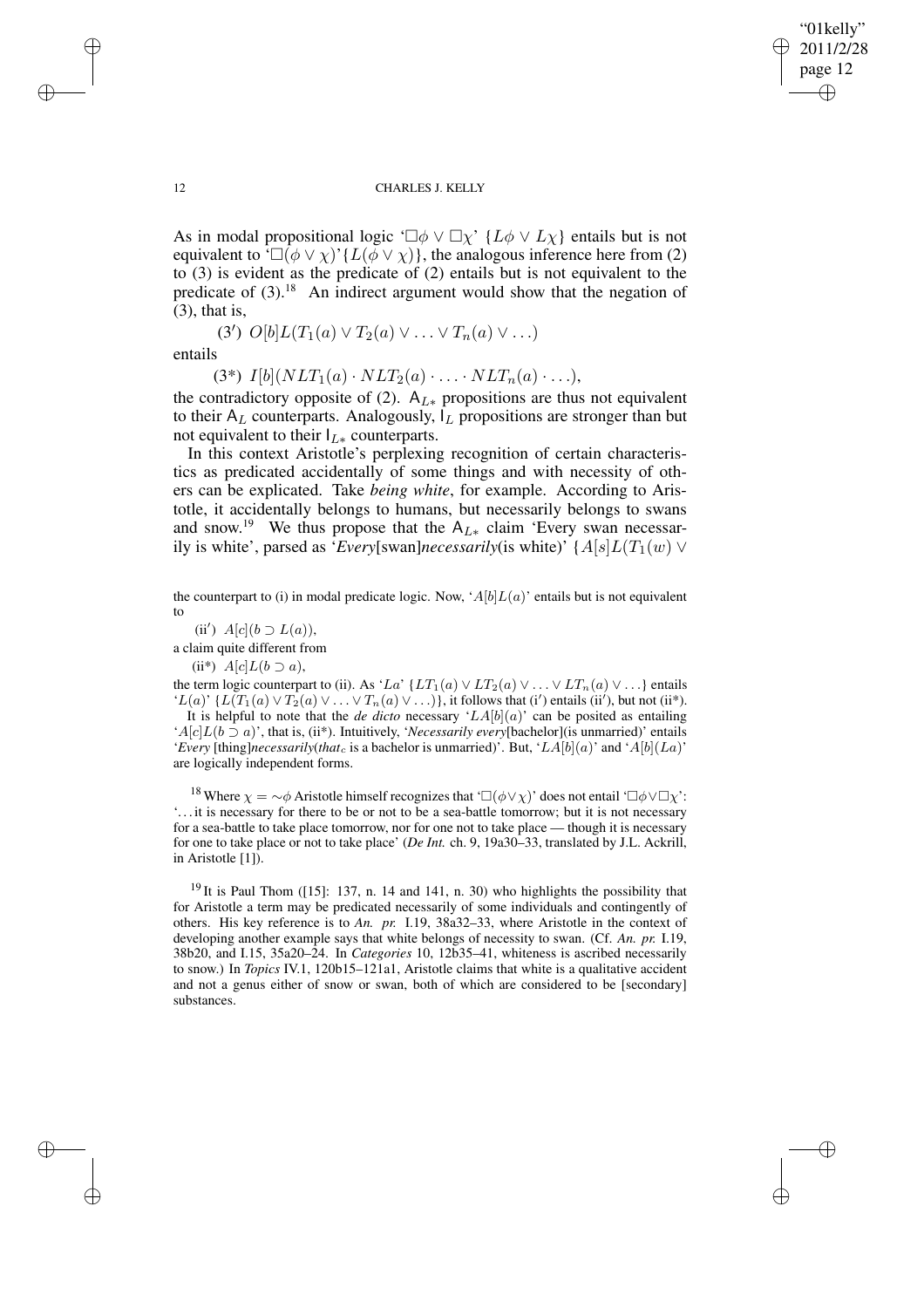$T_2(w) \vee ...$ }, be distinguished from the A<sub>L</sub> claim 'Every swan is necessarily white'  $\{A[s](LT_1(w) \vee LT_2(w) \vee ...)$ .<sup>20</sup> We shall argue that Aristotle would accept the former as also *de dicto* contingently true. This would be based both on an enumerative induction in light of his (limited) experience of swans as always possessing the attribute of *being white* and on a suppressed premiss to be introduced below. <sup>21</sup> *Whiteness* could then be recognized as what later would be called a necessary accident of snow and swans.<sup> $\bar{22}$ </sup> Acceptance of the relational A<sub>L∗</sub> claim as true would allow Aristotle to reject its A<sub>L</sub> *de re* counterpart. Such a proposition would be taken as expressing attributes that are both necessary and essential. Thus, while the  $A_L$  '*Every*[swan](is *necessarily* white)' is false, the A<sub>L</sub> '*Every*[swan]((is)*necessarily an*[animal])' is true and, for Aristotle, necessarily true *de dicto* as well.

### 2.2. IL∗*/*IL<sup>∗</sup> *convertibility and a suppressed premiss*

A counterexample successfully used against the conversion of  $I_L$  propositions — the presumably true  $I_L$ 

(i) *Something that*[is a philosopher](is *necessarily* human) as entailing by conversion the false  $I_L$ 

(ii) *Something that*[is human](is *necessarily* a philosopher) — cannot be used against the entailment by conversion of  $I_{L*}$  propositions. If (i) is true, so also by  $I_L/I_{L*}$  entailment is the  $I_{L*}$ 

(iii) *Something that*[is a philosopher]*necessarily*(is human).

But, if the false (ii) entails the  $I_{L*}$ 

✐

✐

✐

✐

(iv) *Something that*[is human]*necessarily*(is a philosopher),

<sup>20</sup> If, following modern syntactical definitions, we define a modal formula containing quantifiers as *de re* if and only if *all* its quantifiers appear outside the scope of any modal connective, then both the A<sub>L</sub> form 'A[b](La)' and the  $A_{L*}$  form 'A[b]L(a)' can be classified *prima facie* as *de re* forms. But, with the former explicated as equivalent to 'A[b]( $LT_1(a)$  ∨  $LT_2(a)\vee \ldots \vee LT_n(a)\vee \ldots$ )' and the latter as 'A[b] $L(T_1(a)\vee T_2(a)\vee \ldots \vee T_n(a)\vee \ldots)$ ', it is clear that neither formula shows the quantifiers  $T_1, T_2,...$  as outside the scope of the necessity operator. Our introduction of explicit quantifiers into the predicate of Aristotelian propositions thus requires recognition of stronger and weaker affirmative necessary propositions in what can be called the divided sense. The former we have dubbed as exhibiting a *de re* necessity in the primary sense, the latter exhibits what we have stipulated as showing a "relational" necessity.

<sup>21</sup> See section 2.2.

 $22$  For an historical overview on the notion of a necessary accident, see van Rijen [17]: 132–53.

"01kelly" 2011/2/28 page 13

✐

✐

✐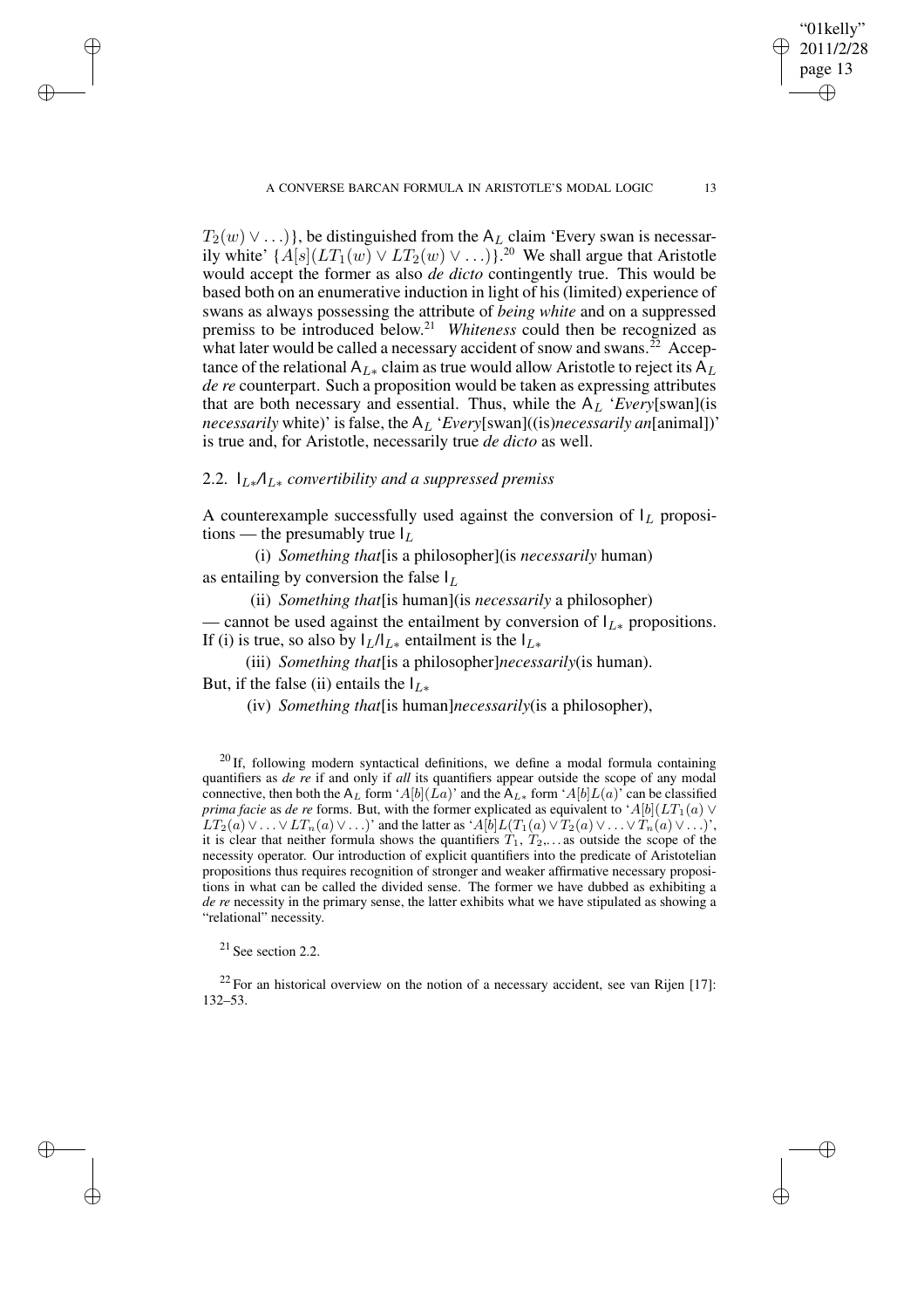"01kelly" 2011/2/28 page 14 ✐ ✐

✐

✐

#### 14 CHARLES J. KELLY

this cannot be the ground for dismissing (iv) as false. Perhaps (iv) follows from (iii) and is true. The truth of (iv) might appear anomalous. But, predicating '*necessarily*(is this philosopher or is that philosopher or. . .)' of a human still leaves open the possibility that each human is possibly not a philosopher. '*That* human necessarily is a philosopher and *that same* human is not necessarily a philosopher'  $\{T_1[h]L(p) \cdot T_1[h](NLp)\}$  is a consistent claim. The first conjunct does not entail  $T_1[h](Lp)$ , the contradictory of the second, and the second conjunct does not entail ' $T_1[h]NL(p)$ ', the contradictory of the first. In contrast both ' $T_1[h]L(p) \cdot T_1[h]NL(p)$ ' and  $T_1[h](L_p) \cdot T_1[h]N(L_p)$  are explicitly inconsistent. Here sameness of the referent of the quantified subject is shown not said. With 'Socrates' as a rigid designator and Aristotelian proper name abbreviating '*That*[human]', one can also consistently remark '[Socrates]*necessarily*(is a philosopher) and [Socrates]((is)*not necessarily a*[philosopher])'.<sup>23</sup>

To establish but not demonstrate  $I_{L*}/I_{L*}$  convertibility by ecthesis it is necessary to accept what shall be labeled a term logic *Converse Aristotle Formula*, an intermodal theorem which we cast as

(CAF)  $L(LAba \supset A[b]L(a))$ 

or as the rule 'LAba/ ∴ A[b]L(a)'. This formula must be distinguished from the term logic *Converse Barcan Formula*

(CBF)  $L(LAba \supset A[b](La))$ 

or as the rule 'LAba/ ∴ A[b](La)'. CBF must be rejected: by it the true *de dicto* necessary '*Necessarily whatever*[is a bachelor](is unmarried)' entails the false *de re* necessary '*Whatever*[is a bachelor](is *necessarily* unmarried)'.<sup>24</sup> By CAF it only entails the weaker relationally necessary '*Whatever*[is a bachelor]*necessarily*(is unmarried)', a claim compatible with the

 $23$  If in '[Tully](is Cicero and is a philosopher)' 'is' functions as shorthand for 'is identical to', '[Tully](is the same philosopher as Cicero)' follows through a necessarily true premiss without using indexed quantifiers within the predicate. The same conclusion, of course, follows from '[Tully](is Cicero and is this philosopher)'. Expressions of relative identity such as 'is the same philosopher as' are reducible to formulas expressing absolute identity. '[Tully] *necessarily*(is the same philosopher as Cicero)' can be truly asserted, but not '[Tully](is necessarily the same philosopher as Cicero)'. In contrast, '[Tully](is necessarily the same human as Cicero)' is true.

<sup>24</sup> The textbook version of the Converse Barcan Formula is sometimes presented as  $\Box(\forall x)Ax \rightarrow (\forall x)\Box Ax$ . Our term logic transformation of this finds it ambiguous between 'L(LAba  $\supset$  A[b]L(a))' {CAF} and 'L(LAba  $\supset$  A[b](La))' {CBF}. There is a third formula which the term logician can endorse, one which perhaps best conveys from the Aristotelian standpoint the basic intuition underlying the Converse Barcan Formula:  $L(LAba \supset$  $A[c]L(b \supset a])$ . Cf. the second paragraph in footnote 17, above. As the textbook Converse Barcan Formula correctly authorizes the inference ' $\Box(\forall x)(Bx \supset Ax) / \Box(Bx \supset Ax)$ Ax)', Aristotelian term logic can also posit in tandem:  $LA[c](b \supset a)/$  ∴  $A[c]L(b \supset a)$ .

✐

✐

✐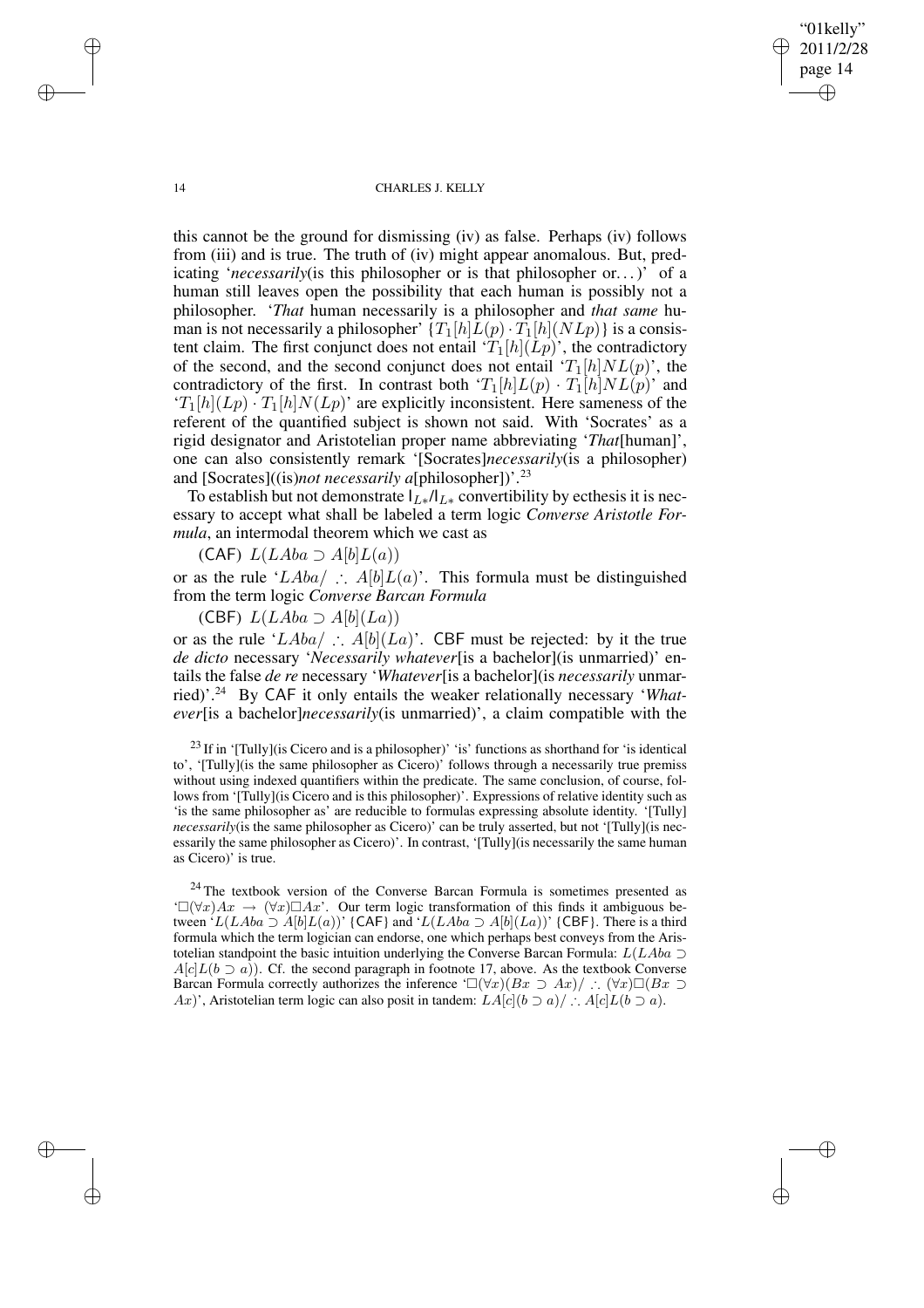✐

✐

✐

✐

*de re* universal negative possibility  $(E_M)$  proposition '*Whatever*[is a bachelor](is *possibly not* unmarried)', though not with the relational  $E_{M*}$  '*Whatever*[is a bachelor]*possibly not*(is unmarried)' {*Nothing that*[is a bachelor] *necessarily*(is unmarried)}. By CAF the true <sup>L</sup>A '*Necessarily whatever*[is white](is white)' entails the AL<sup>∗</sup> '*Whatever*[is white]*necessarily*(is white)'. Thus, if '*Every*[swan](is white)' is true, it follows that '*Every*[swan] *necessarily*(is white)' is true also.<sup>25</sup> Of course, this  $A_{L*}$  conclusion is compatible with asserting the  $E_M$  '*No*[swan](is *necessarily* white)', the contradictory of the false  $I_L$  '*Some*[swan](is *necessarily* white)'. The contingency of the whiteness of swans is not being denied as through CAF the once wild Aristotelian claim asserting that *being white* necessarily belongs to swans has been tamed: whiteness still retains its status as an accidental characteristic. A discovery of black swans would not undermine Aristotle's basic position.

It is necessary to differentiate CAF from another acceptable formula or rule of inference due to Thom ([15]: 149):

(TF)  $L(A[b](La) \supset A[a](La))$  { $A[b](La)/$  ∴  $A[a](La)$ }.

This formula allows that if an attribute is essentially predicated of any characteristic whatsoever, then it is essentially predicated of itself. Thus, '*Whatever*[is white](is *necessarily* an animal)' entails '*Whatever*[is an animal](is *necessarily* an animal)'. Now, if  $b =$  is human and  $a =$  is an animal, 'LA[b](La)' can be posited. This implies 'LA[a](La)'. As 'A[a](La)' entails ' $A[a]L(a)$ ', ' $LA[a]L(a)$ ' holds only for essential characteristics, whereas by CAF the weaker ' $A[a]L(a)$ ' holds for all characteristics, essential or accidental.

Through CAF an ecthetic argument for  $I_{L*}/I_{L*}$  conversion on the model of Argument [A] for I conversion can now be developed:

| $ C $ : | $(I)$ $I[b]L(a)/$ $I[a]L(b)$ |                                                           |
|---------|------------------------------|-----------------------------------------------------------|
|         | $(2)$ $LA[b](b)$             | [Pr.]                                                     |
|         | $(3)$ $A[b]L(b)$             | [2, CAF]                                                  |
|         | (4) $T_i[b]L(a)$             | $[1,ECIL*]$                                               |
|         | (5) $T_i[b]L(b)$             | $[3,ECAL*]$                                               |
|         | (6) $I[a]L(b)$               | $[5,4,\mathsf{T}_{L*}\mathsf{T}_{L*}\mathsf{T}_{L*}]$ -3] |

As  $A_{L*}$  entails  $I_{L*}$ ,  $A_{L*}/I_{L*}$  conversion is also easily established. More significantly, since *de re* necessary propositions entail their relationally necessary counterparts, both  $A_L/I_{L*}$  conversion and  $I_L/I_{L*}$  conversion are *a fortiori* established.

<sup>25</sup> The essence of the argument is a two-term "syllogism" in Barbara-L∗XL∗: *Whatever*[is white]*necessarily*(is white){ $A[w]L(w)$ }, *Every*[swan](is white){ $A[s](w)$ }/ ∴ *Every*[swan]*necessarily*(is white)  $\{A[s]L(w)\}$ . The validation is via a *reductio* using ecthesis and an expository syllogism.

"01kelly" 2011/2/28 page 15

✐

✐

✐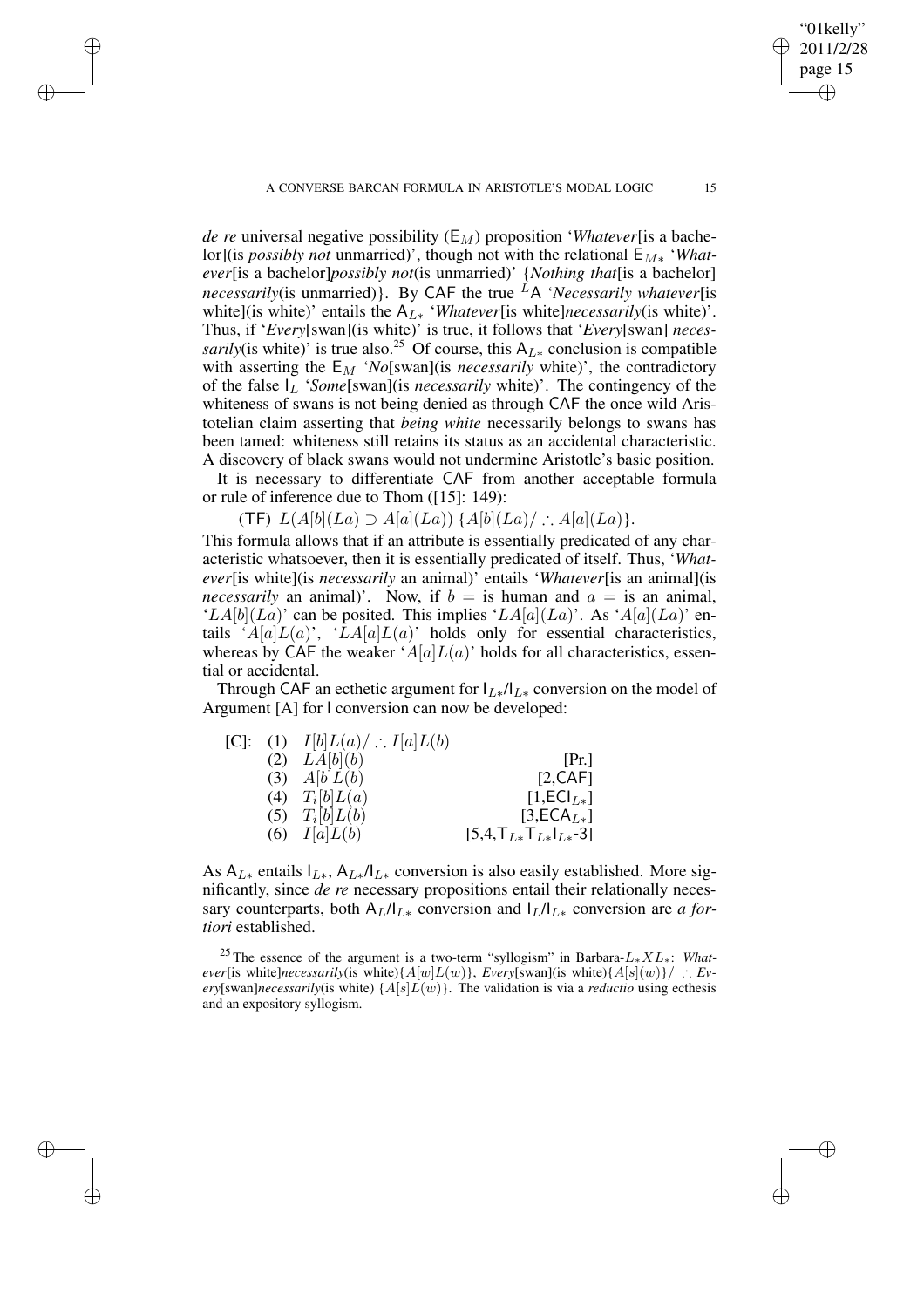"01kelly" 2011/2/28 page 16 ✐ ✐

✐

✐

#### 16 CHARLES J. KELLY

'A[b] $L(a)$ ' does entail 'Aba'.<sup>26</sup> Now, through CAF 'LAaa' entails ' $A[a]\overline{L}(a)$ '; thus, if Aba, then  $A[b]L(a)$ . 'Aba', however, remains a weaker claim than ' $A[b]L(a)$ '.<sup>27</sup> 'Aba' implies but does not entail ' $A[b]L(a)$ ' as the premiss ' $A[a]L(a)$ ' is not to be posited as a necessary dictum. CAF does entail 'LLA[a](a)  $\supset$  LA[a]L(a)'. Though Aristotle can accept 'LA[a](a)', we cannot ascribe an acceptance of the characteristic axiom of S4 to him and then infer an acceptance on his part of ' $LLA[a](a)$ ' and a consequent acceptance of ' $LA[a]L(a)$ ', a formula which through TF can only hold for essential characteristics. If, as we are suggesting, Aristotle claims that '*Every*[swan]*necessarily*(is white)' is true on the basis of the inductively established truth of '*Every*[swan](is white)', his appeal to the suppressed premiss '*Whatever*[is white]*necessarily*(is white)' to establish it is not an appeal to a premiss that can be explicated as a necessarily true dictum without an illicit reliance on S4. In this way the respective collapses of  $A_{L*}$  and  $I_{L*}$  propositions into plain A and I propositions are avoided.

# 3. *Retrospect and prospect*

We have argued that the defect in Aristotle's treatment of the convertibility of universal and particular affirmative apodeictic propositions lies in its failure to distinguish between those propositions that contain a necessary modalized predicate and those that express a "relational" necessity. In short, Aristotle conflates A<sub>L</sub> {A[b](La)} and A<sub>L\*</sub> {A[b]L(a)} propositional forms, a conflation he himself would likely dub a fallacy of amphiboly. The distinction between these two forms has the added benefit of enabling an Aristotelian to differentiate in a syntactical way the predication of essential characteristics from the predication of necessary accidental characteristics. Furthermore, we can now be reasonably confident that in contrast to the invalid  $A_L/I_L$  and

<sup>26</sup> Following Thom ([16]: 34), we attribute to Aristotle such rules of L-*subordination* as 'A[b](La)/ ∴ Aba' and 'I[b](La)/ ∴ Iba'. Here we add the rule of L∗-*subordination* 'A[b] $\hat{L}(a)'$  ∴ Aba'. For a critique of the radical thesis stating Aristotle's rejection of this rule's claim that necessarily belonging entails plain belonging, see Patterson [11]: 106–15.

(AF)  $L(A[b]L(a) \supset LA[b](a))$  { $A[b]L(a) / ∴ L(A[b](a)$ } and the Barcan Formula (BF)  $L(A[b](La) \supset LA[b](a))$  { $A[b](La)/$  ∴  $LA[b](a)$ } must be rejected.

✐

✐

✐

<sup>27</sup> Relational necessity itself, we have seen, is a weaker type of necessity than the *de re* necessity expressed as a modalized predicate. Though 'LA[b](a)' entails 'A[b]L(a)', the latter does not entail the former. For, while it is possible that '*Whatever*[is white]*necessarily* (is an animal)' be true, '*Necessarily whatever*[is white](is an animal)' is false. Both the "Aristotelian" Formula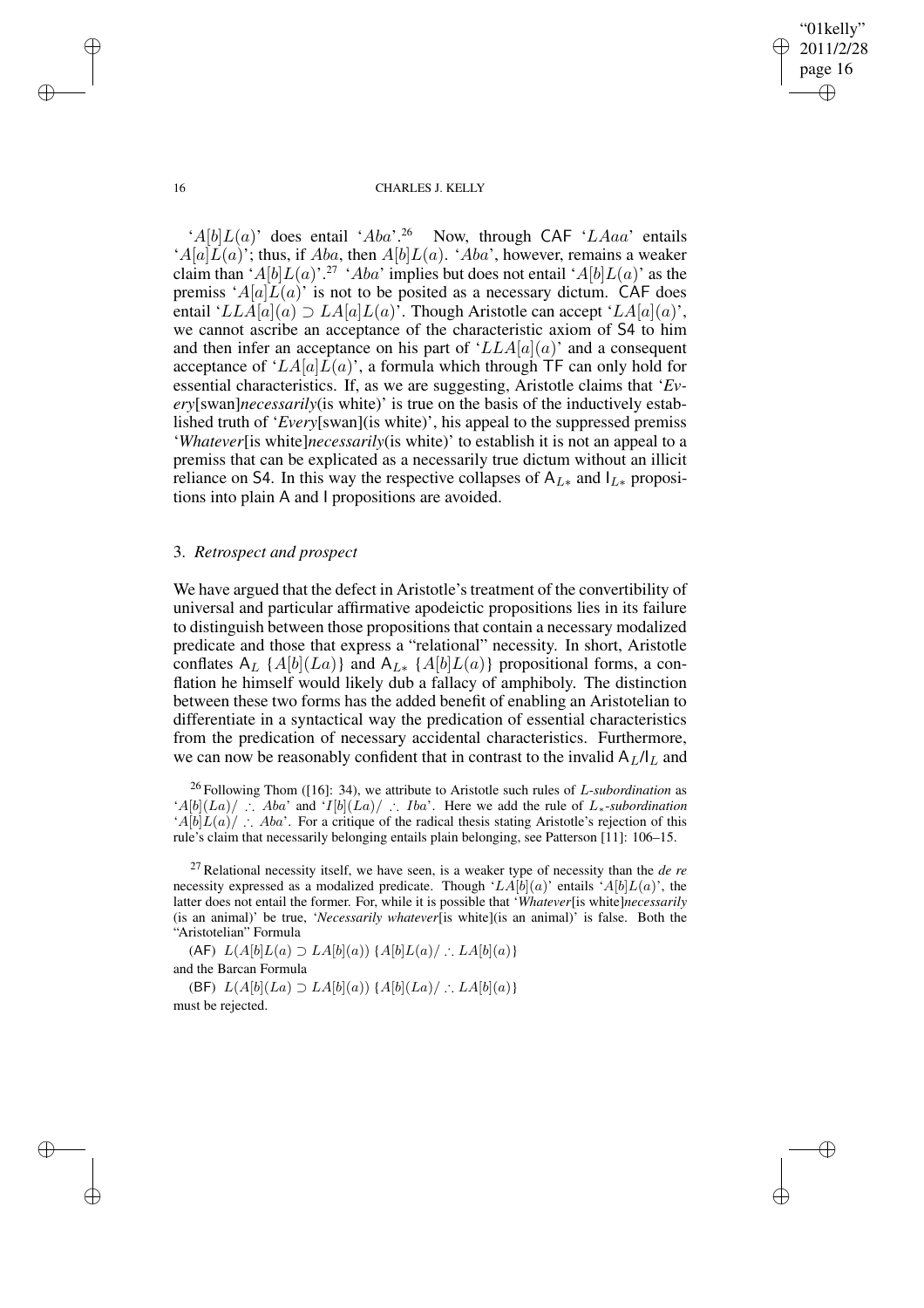$I_L/I_L$  conversions,  $A_L/I_{L*}$  and  $I_L/I_{L*}$  conversions are valid. Perhaps most significantly, the distinction provides a means for dealing with the classical problem of the two Barbaras. In treating first figure syllogisms with one necessary premiss and one plain premiss, Aristotle claimed that Barbara- $LXL \{A[b](La), A[c](b)/ \therefore A[c](La)\}\$ is valid and that Barbara- $XLL$  ${[Aba, A[c](\hat{L}b)] \therefore A[c](\hat{L}a)}$  is invalid.<sup>28</sup> It has been shown that Aristotle's position is inconsistent, if he maintains that  $I_L/I_L$  convertibility is valid.<sup>29</sup> But, we suggest, Aristotle need accept only the weaker  $I_L/I_{L*}$  convertibility as valid. The integrity of his position can be maintained, though he must also now recognize that both Barbara- $L_*XL_*$  {A[b] $L(a)$ , A[c](b)/ ∴ A[c] $L(a)$ } and Barbara- $XL_*L_*$  { $Aba$ ,  $A[c]L(b)/$  ∴  $A[c]L(a)$ } are valid forms.

We have relied in Argument [C] on CAF as a means to validate  $I_L/I_{L*}$  convertibility through  $I_{L*}/I_{L*}$  convertibility. But, this argument is not demonstrative: ' $A[b]L(b)$ ' is not a necessary dictum. Furthermore, acceptance of its truth would license an inference from ' $I[b](a)$ ' to ' $I[b]L(a)$ ' for any b and a. It seems odd to say "'*Some* [human](is a philosopher)' implies '*Some*[human]*necessarily*(is a philosopher)"'. Admittedly, once it is recognized that this is not an assertion of an entailment and that there is no implication here of predicating *being a philosopher* as an essential characteristic of a human, the oddity is somewhat reduced, though not completely removed. The task ahead is at least threefold: (a) to develop a *demonstration* of  $I_L/I_{L*}$  convertibility which does not rely upon CAF; (b) to justify apart from CAF Aristotelian conclusions to such claims as '*Every* [raven]*necessarily*(is black)'; and (c) to test the validity of CAF by among other projects developing convincing counterexamples to the alleged validity of  $I_{L*}/I_{L*}$  convertibility. 30

> Dept. of Philosophy Le Moyne College 1419 Salt Springs Road Syracuse NY 13214-1399 U.S.A. E-mail: kellycj@lemoyne.edu

<sup>28</sup> See *An. pr.* I.9, 30a15–29.

✐

✐

✐

✐

<sup>29</sup> See Hintikka ([4]: 138–44) as well as McCall ([7]: 13–14) and Geach ([3]: 204).

 $30$  The author is grateful to Michael Kagan for sharing his many insights on topics explored in this essay as well as to an anonymous referee for this journal who provided many helpful criticisms and detailed suggestions.

"01kelly" 2011/2/28 page 17

✐

✐

✐